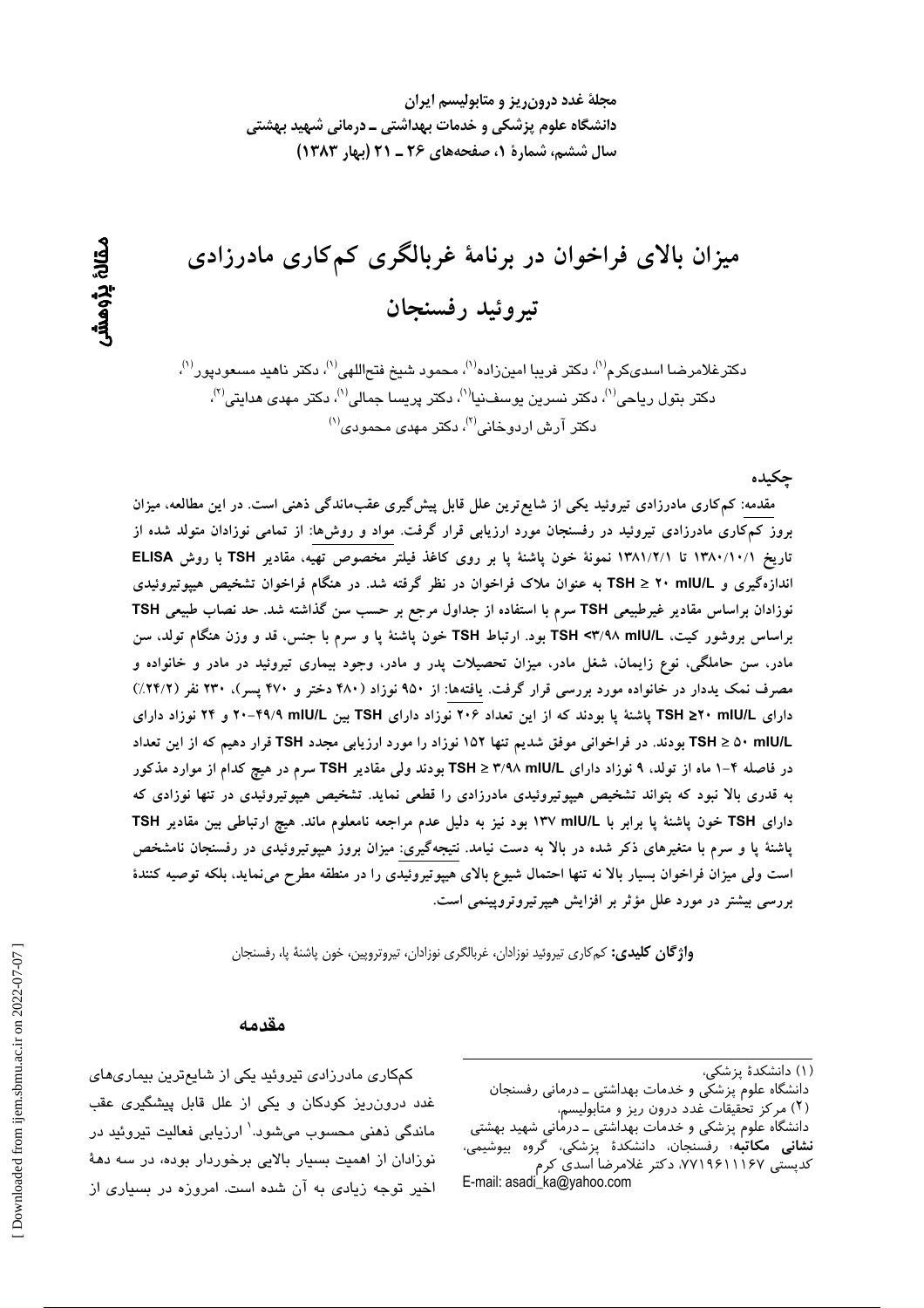کشورهای جهان آزمون غربالگری تیروئید در بدو تولد صورت میگیرد.<sup>۲-۲</sup> شیوع کمکاری مادرزادی تیروئید در دنیا به طور متوسط یک مورد در هر ۳۰۰۰ تا ۴۰۰۰ تولد است و در بعضی نژادها مانند نژاد هیسپانیکس<sup>:</sup> به یک در هر ۲۰۰۰ تولد می٫رسد.<sup>۳</sup> در کشورها*ی* صنعتی، آزمون غربالگری کمکاری مادرزادی تیروئید و درمان بهنگام نوزادان مبتلا در روزهای اول زندگی سبب رشد طبیعی جسمی و مغزی آنها شده است. تأخیر در درمان یا عدم درمان به اختلالات شدید در رشد و عقب ماندگی ذهنی غیر قابل برگشت منجر میشود. از دست دادن ضریب هوشی ناشی از این بیماری فقط زمانی قابل پیشگیری است که بیماری بسیار زود و به طور ایدهآل در اولین روزهای زندگی تشخیص داده شود.<sup>۵۶</sup> اغلب نوزادان با کمکاری تیروئید در هفتههای اول زندگی هیچگونه علایم بالینی اختصاصی ندارند. علایم در اغلب موارد کم و غیراختصاصی است، بنابراین تنها راه تشخیص و درمان مؤثر، انجام غربالگری با روشهای آزمایشگاهی است. ٔ غربالگری این اختلال معمولاً با روشهای اندازهگیری  $T_4$  و/ يا  $T_4$  قطرهٔ خون خشک شدهٔ بند ناف با پاشنهٔ پای نوزاد بر روی کاغذ فیلتر انجام میشود. اندازهگیری TSH اولیه در اکثر کشورهای اروپایی، ژاپن، استرالیا و مناطقی از آمریکای شمالی انجام میگیرد اما T<sub>4</sub> روش معمول در اکثر ایالات کشور آمریکا و هلند است.<sup>^-۶</sup>

در ایران براساس گزارش سازمان جهانی بهداشت در مطالعهای که در سال ۱۳۷۱ بر روی ۴۰۰۰ نوزاد تهرانی انجام شد. ۲۰٪ نوزادان دارای r mIU/L ۲۰ ⊡ بودند. ٌ در پژوهش دیگری، عزیزی و همکاران در سالهای ۶۸-۱۳۶۶ با اندازهگیری TSH خون بند ناف و غربالگری کمکاری مادرزادی تیروئید در بیمارستانهای مهدیه و آیتا...طالقانی تهران ۵٪ از ۱۷۲۴ نوزاد مورد مطالعه را دارای mIU/L ۲۰ mIU گزارش کردند. `` مطالعهٔ دیگری توسط کرمی;زاده و امیرحکیمی در استان فارس با استفاده از اندازهگیری T4 خون بند ناف به عنوان آزمون غربالگری انجام گرفت و میزان فراخوان اولیه ۷/۳٪ و کمکاری مادرزادی تیروئید، یک در هر ۱۴۳۳ نفر گزارش شد.'` در مطالعهای که اردوخانی و همکاران اخیراً بر ۱۶۱۲۴ نوزاد در تهران انجام دادند، میزان فراخوان ۱/۴٪ و میزان بروز کمکاری مادرزادی تیروئید یک در ۹۵۰ تولد حاصل شد که ۳-۴ برابر شیوع بیماری در جهان است.<sup>۵</sup> با

توجه به گزارشهایی که دربارهٔ شیوع گواتر در کشور داده شده و شیوع آن ۸۸-۱۶٪ اعلام شده است ۱٬ و با عنایت به پژوهش ما در منطقهٔ راویز رفسنجان در سال ۱۳۷۴ که نشان داد شیوع گواتر در پسران ۸٪ و در دختران ۸۷٪ است" و نیز شیوع بالای گواتر (۶۴٪) در بین دانش آموزان شهر رفسنجان در سال ۱۳۷۹،<sup>۱۴</sup> انجام غربالگری کمکاری مادرزادی تیروئید در این منطقه ضروری به نظر میرسید و از این رو مطالعهٔ حاضر طراحی شد.

# مواد و روشها

این مطالعهٔ توصیفی ـ مقطعی بر ۹۵۰ نوزاد متولد اول دی ماه ۱۳۸۰ تا پایان فروردین ماه ۱۳۸۱ در زایشگاههای شهر رفسنجان، انجام شد. نمونهگیری خون از پاشنهٔ پای نوزادان (که با الکل اتیلیک ۷۰٪ ضد عفونی شده بود) پس از ۲۴ ساعت یا قبل از ترخیص از زایشگاه (حداکثر ۷۲ ساعت يس از تولد) بر روى كاغذ فيلتر (Whatman BFC 180) توسط پرسنل نوزادان براساس راهکارهای مراکز معتبر غربالگری صورت گرفت. خون خشک شده در پاکتهای پلاستیکی نگهداری و به آزمایشگاه ارسال گردید.<sup>۱۵،۷</sup> اندازەگیری مقادیر TSH نمونەھا توسط کیتھای کمپانی GmbH آلمان ـ آمريكا در سازمان انتقال خون رفسنجان به روش ELISA توسط دستگاه الیزا ریدر مدل ۳۰۶۰۰۳۳ Tecan صورت گرفت. مقادیر TSH ≥ ۲۰ mIU/L پاشنهٔ پا به عنوان ملاک فراخوانی در نظر گرفته شد و با توجه به نشانی موجود در پرسشنامه جهت آزمایش فراخوان شدند. در هنگام فراخوان، اندازهگیری TSH سرم به وسیلهٔ کیت شرکت کاوشیار ایران (IRMA) توسط دستگاه مینی گاما کانتر مدل LKB ۱۲۷۵ انجام شد. تشخیص هیپوتیروئیدی نوزادان براساس مقادیر غیرطبیعی TSH با استفاده از جداول مرجع متناسب با سن نوزادان مطرح شد.<sup>۱۷٬۱۸</sup> طبق بروشور کیت مذکور مقادیر mIU/L ۳/۹۸ mIU/L طبیعی درنظر گرفته شد.

برای بررسی ارتباط بین TSH پاشنهٔ پا و سرم نوزادان با متغیرهای قد و وزن هنگام تولد، سن حاملگی، نوع زایمان، میزان تحصیلات پدر و مادر، سن مادر، جنس نوزاد، بیماری شناخته شده در مادر یا بستگان درجهٔ یک خانواده، مصرف داروی تیروئید توسط مادر و نیز مصرف نمک ید دار در خانواده، از آزمونهای t، ضریب همبستگی و آزمون کای دو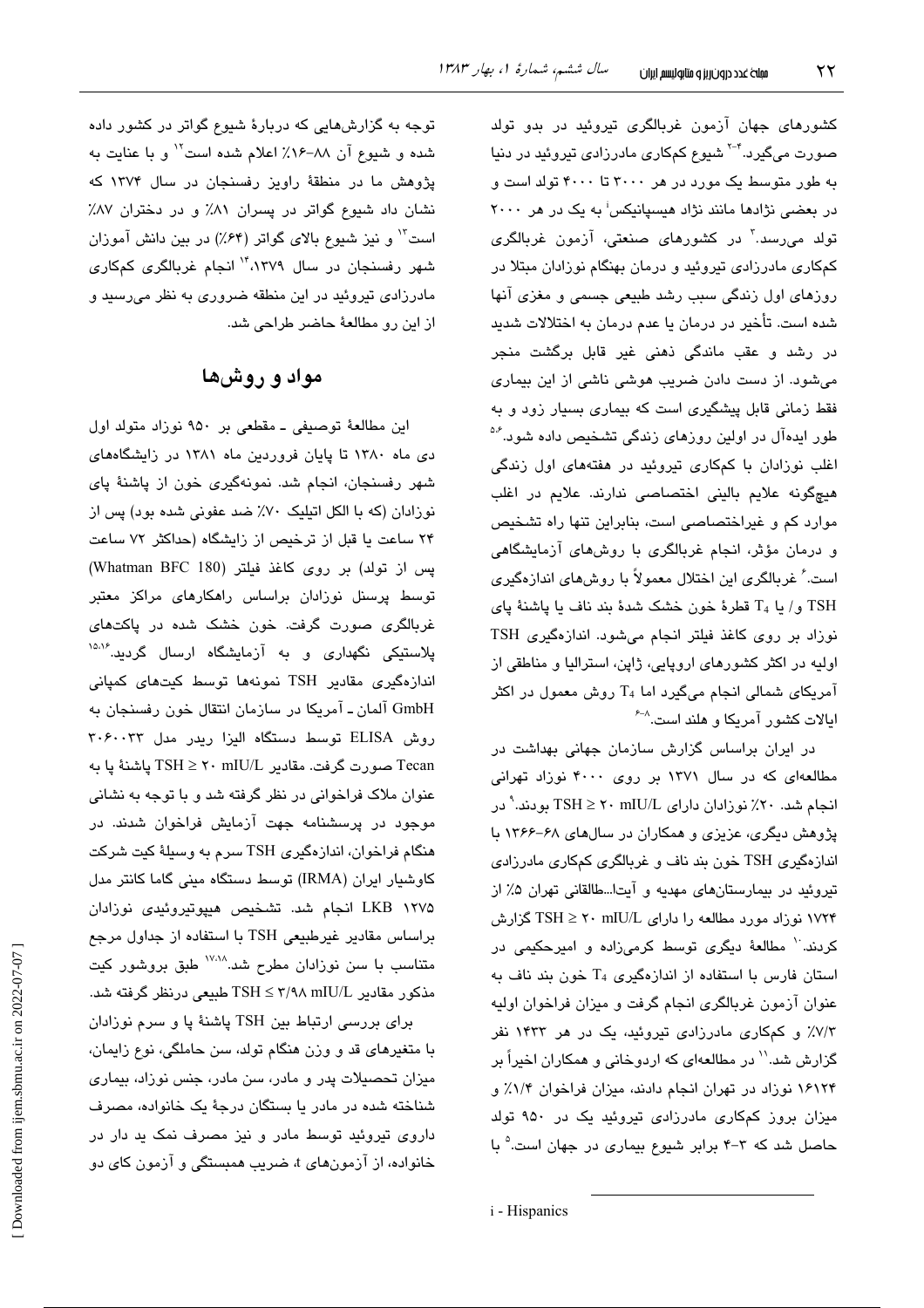استفاده و p <٠/٠۵ معنى دار در نظر گرفته شد. جهت تجزیه و تحلیل داده ها از نرم افزار SPSS استفاده گردید.

### بافتهها

از ۹۵۰ نوزاد غربالگری شده، ۴۸۰ نوزاد (۵۰/۵٪) دختر و ۴۷۰ نوزاد (۴۹/۵٪) پسر، و ۲۶ نوزاد (۲/۷٪) نارس و مابقی رسیده (ترم) بودند. معیارهای گرایش به مرکز در مورد وزن و قد نوزادان، سن مادران و مقادير TSH پاشنهٔ پا در جدول (۱) آمده است.

جدول ۱– معیارهای گرایش به مرکز مقادیر وزن، قد و TSH **پاشنهٔ پا در نوزادان و** سن مادران، رفسنجان  $1 + 1 - 1$ 

| معانه | حداكثر | حداقل | مبانگين (SEM)                            | م <b>تغی</b> ر های کمی |
|-------|--------|-------|------------------------------------------|------------------------|
| ۳۱۰۰  | ۴۶۵۰   | ۱۴۰۰  | Y119/0 (19)                              | وزن (gr)               |
| ۴۸    | ۵۷     | ٣٣    | $\Delta \cdot / \cdot (\cdot / \Lambda)$ | قد (cm)                |
| ۲۹    | ۱۳۷    | ۰     | $\sqrt{\frac{\mu}{\lambda}(\cdot/\tau)}$ | $(mIU/L)$ TSH          |
| ۲۳    | ۴۲     | ۱۶    | $YQ/\Lambda$ $( \cdot / Y)$              | سن مادر (سال)          |

۲۳۰ نوزاد (۲۴/۲٪) دارای TSH ≥ ۲۰ mIU/L بودند و به عنوان موارد فراخوان در نظر گرفته شدند. توزیع فراوانی مقادیر TSH یاشنهٔ یا به تفکیک جنس نوزادان در جدول (۲) آمده است. تنها یک نوزاد دختر دارای مقدار TSH پاشنهٔ پا ىش از ١٠٠ mIU/L ١٠٠ (برابر با ١٣٧ ١٣٧) بود. از ميان نوزادان نیازمند به فراخوان، مادران ۹ نوزاد (۳/۹٪) بیماری شناخته شده تیروئید داشتند و تنها مادران ۳ نوزاد (۱/۳٪) داروی مؤثر بر عملکرد تیروئید مصرف میکردند. ۲۴ نوزاد

(۰/۴٪) دارای بیماری شناخته شدهٔ تیروئید در خانواده بودند.

از میان ۲۳۰ نوزاد نیازمند به فراخوان، موفق شدیم ۱۵۲ نوزاد (۶۶/۱٪) را در فاصلهٔ ۴-۱ ماه پس از تولد فراخوان نموده، TSH سرم آنها را اندازهگیری نماییم. از این تعداد ۸۶ نفر (۵۶/۶٪) دختر و ۶۶ نفر (۴۳/۴٪) پسر بودند. از ۱۵۲ نوزاد فراخوان شده، ۹ نوزاد (۱ در هر ۱۰۶ تولد)، ۴-۱ ماه پس از تولد، دارای TSH سرمی بالاتر از حد نصاب ثبت شده در بروشور کیت (٣/٩٨ mIU/L) بودند (جدول ٣). متأسفانه، نمونهٔ سرمی نوزادی که دارای TSH یاشنهٔ یا بیش از ۱۰۰ mIU/L بود، به دست نیامد. مقادیر TSH سرم در هیچکدام از نوزادان فراخوان شده به اندازهای نبود که تشخيص هيپوتيروئيدي نوزادان را قطعي نمايد.

در بررسی به عمل آمده، ارتباط آماری معنیدار بین قد، وزن و جنس نوزاد و نیز سن حاملگی، نوع زایمان، سن مادر، شغل مادر، میزان سواد پدر و مادر، بیماری شناخته شده در مادر یا خانواده، مصرف داروهای مؤثر بر تیروئید توسط مادر و مصرف نمک پددار در خانواده (تقریباً ۱۰۰٪ مادران نمک یددار مصرف میکردند) با میزان TSH پاشنهٔ یا در نوزادان به دست نيامد. مقايسهٔ ميانگين TSH سرمي (TSH در هنگام فراخوان) نیز در نمونههای مورد مطالعه بر حسب جنس، نوع زایمان و وزن هنگام تولد از نظر آماری معنیدار نىو د.

مقادير TSH دختر جمع يسر  $(mIU/L)$ تعداد تعداد تعداد درصد درصد درصد  $\mathbf{y} \cdot \mathbf{y}$  $\sqrt{1}$  $\Delta \cdot / \Delta$  $\eta \cdot \mathfrak{r}$  $49/0$  $\eta \cdot \tau$  $Y - Y = 9$  $5.19$  $\sqrt{1 + \frac{1}{2}}$  $\tau\tau$  $\lambda$ ۴  $\Gamma \gamma / \gamma$ ٩  $0.49/9$  $\sqrt{1}$  $\lambda$  $\sqrt{1}$  $\lambda$  $\geq \wedge$ .  $\tau\tau$ .  $\lambda \cdot \cdot$  $\triangle \frac{1}{V}$  $119$  $Y/\Upsilon$  $\vee$ جمع

جدول ۲– توزیع فراوانی مقادیر TSH پاشنهٔ پا در ۲۳۰ نوزاد فراخوان شده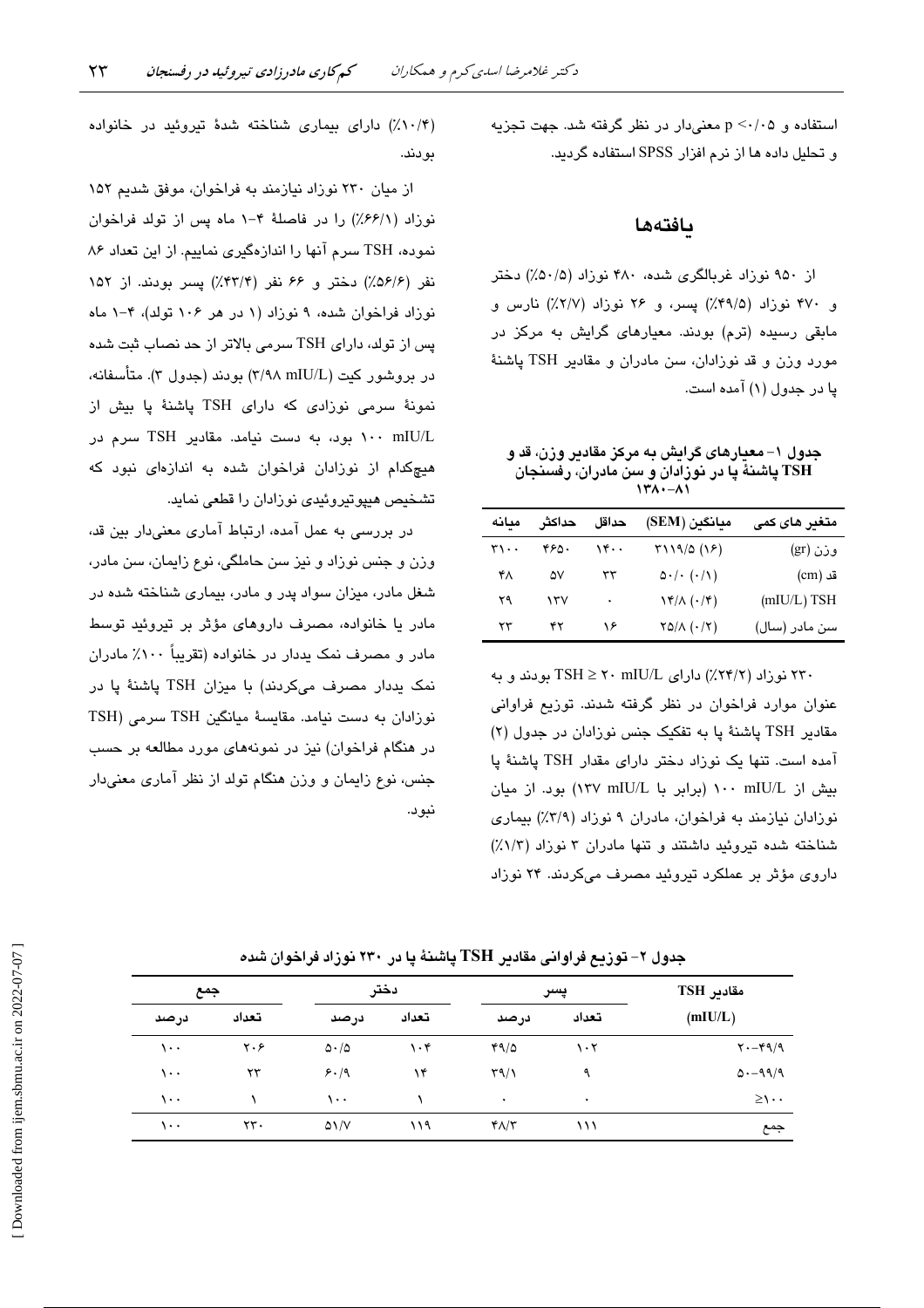| TSH (mIU/L)                 | جنس نوزاد | رديف |
|-----------------------------|-----------|------|
| $\mathfrak{r}/\mathfrak{r}$ | پسر       | ١    |
| 8/1                         | پسر       | ۲    |
| $\mathfrak{r}/\mathfrak{r}$ | پسر       | ٣    |
| Y/V                         | پسر       | ۴    |
| $\mathfrak{r}/\mathfrak{0}$ | دختر      | ۵    |
| $\mathbf{r}/\mathbf{v}$     | پسر       | ۶    |
| Y/V                         | دختر      | ٧    |
| $\mathfrak{r}/\mathfrak{r}$ | پسر       | ٨    |
| $\Delta$ /9                 | دختر      | ٩    |
|                             |           |      |

| جدول ۳– مقادیر TSH سرم نوزادان فراخوان شده بین ۴–۱ |
|----------------------------------------------------|
| ماه پس از تولد                                     |

## بحث

در این پژوهش که به منظور ارزیابی میزان بروز کمکاری مادرزادی تیروئید در نوزادان متولد شده در شهرستان رفسنجان به مدت چهار ماه انجام شد، نمونهای با تشخیص قطعی کمکاری مادرزادی تیروئید به دست نیامد ولی شیوع بسیار بالای هیپرتیروتروپینمی در نمونههای اوليه هشدار دهندهٔ فاكتور(های) مؤثر بر ایجاد وضعیت مذکور در منطقه است.

هیپوتیروئیدی اولیهٔ نوزادان با شیوع نسبتاً ثابت ۱ در هر ۳-۳ هزار تولد یکی از شایعترین علل قابل پیشگیری از عقب ماندگی ذهنی، به ویژه در ممالک پیشرفته است. غربالگری نوزادان به منظور شناسایی مبتلایان، تنها راه مؤثر در تشخیص و درمان زودهنگام بیماری است. ٔ مطالعات اولیه در ایران در زمان کمبود ید در کشور، حاکی از میزان بالای فراخوان و شیوع بالای هیپوتیروئیدی نوزادان بود.<sup>۱۰،۱۱</sup> پس از رفع کمبود ید در کشور، ۱٬ غربالگری بیماری مجدداً با شیوع بالای بیماری ولی کاهش قابل توجه در میزان فراخوان همراه بود.<sup>۵</sup> با دلایل فوق و به دلیل شیوع گواتر در منطقهٔ رفسنجان<sup>۱۳٬۱۴</sup> مطالعهٔ حاضر طراحی شد و به مرحلهٔ اجرا در آمد.

در مطالعهٔ حاضر میزان موارد با هیپرتیروتروپینمی در نمونههای خون خشک شده ۲۴/۲٪ بود که حاکی از شیوع بسیار بالای میزان فراخوان در رفسنجان است. مقادیر به دست آمده از برخی کشورهای اروپایی (میزان فراخوان کمتر از ۰/۵ تا ٣/٣٪)، حتى در مناطق داراى كمبود خفيف تا

متوسط ید، بسیار کمتر از میزان فراخوان به دست آمده در مطالعهٔ حاضر است.<sup>۶٬۲۲٬۲</sup>۱ز علل احتمالی در بالا بودن میزان فراخوان در مطالعهٔ حاضر، میتوان به خونگیری از پاشنهٔ پا در ۴۸-۲۴ ساعت اول زندگی اشاره نمود. افزایش فیزیولوژیک تیروتروپین به دنبال قرارگیری نوزاد در فضای بیرون رحم به افزایش ناگهانی در مقادیر تیروتروپین میانجامد که در ۳۰ دقیقه به اوج خود می رسد. ۲٬ به دنبال افزایش مذکور مقادیر تیروتروپین ممکن است تا ۷۲–۴۸ ساعت به مقادیر پایه باز نگردد؛ به همین دلیل اغلب کشورهای جهان نمونهگیری را بین ۳-۵ روز پس از تولد انجام می،دهند.<sup>۶٬۱۷</sup> توجه به این نکته بسیار مهم است که نمونهگیری در ۲۴ ساعت اول زندگی، حتی با احتمال افزایش موارد فراخوان، بهتر از عدم نمونهگیری و ترخیص نوزاد به امید مراجعهٔ مجدد در ۵–۳ روزگی است، چرا که مورد اخیر موجب عدم غربالگری در تعداد زیادی از نوزادان مذکور میشود. نکتهٔ دیگر در مطالعهٔ حاضر، مراجعهٔ با تأخیر در تعدادی از والدین (و نوزادان) بین ۴-۱ ماهگی پس از تولد است که با توجه به زمان ایدهآل و قابل قبول به ترتیب ۱۴ و ۴۵ روز برای تشخیص و شروع درمان جایگزینی در نوزادان هیپوتیروئید، گ<sup>۱۷۴</sup> به نظر می<sub>ا</sub>رسد که این مهم نیاز به آموزش عمومی جهت همکاری مناسب و به موقع دارد. در صورت ملی شدن برنامهٔ غربالگری هیپوتیروئیدی نوزادان و استفاده از نمونهگیری از پاشنهٔ یا، حمایت دولت باید در جهت لازم الاجرا بودن نمونهگیری از تمامی نوزادان (در صورت امکان بین روزهای ۳-۵ زندگی) و مراجعهٔ به موقع در هنگام فراخوان در هفتهٔ دوم زندگی باشد.

مقادیر تیروتروپین سرم در هیچکدام از ۹ موردی که در زمان فراخوان (بین ۴-۱ ماهگی) مراجعه نمودند به اندازهای نبود که بتوان به طور قطعی آنها را به عنوان نمونهٔ مبتلا به هیپوتیروئی*دی* مادرزادی قلمداد نمود.<sup>۱۸</sup> همچنین، عدم اندازهگیری تیروکسین سرم<sup>۱۷</sup> بر عدم قطعیت تشخیص هیپوتیروئیدی در ۹ شیرخوار مذکور افزوده بود. در این بررسی تنها یک نوزاد با تیروتروپین پاشنهٔ پا بیش از ۱۰۰ mIU/L شناسایی شد که احتمال وجود هیپوتیروئیدی مادرزادی در وی بسیار بالا بود، ٔ ولی به دلیل عدم دستیابی به نوزاد مذکور مقادیر سرمی نوزاد به دست نیامد و تشخیص قطعی بیماری امکانپذیر نشد. اگر تشخیص هیپوتیروئیدی در این نوزاد قطعی میشد، میزان بروز به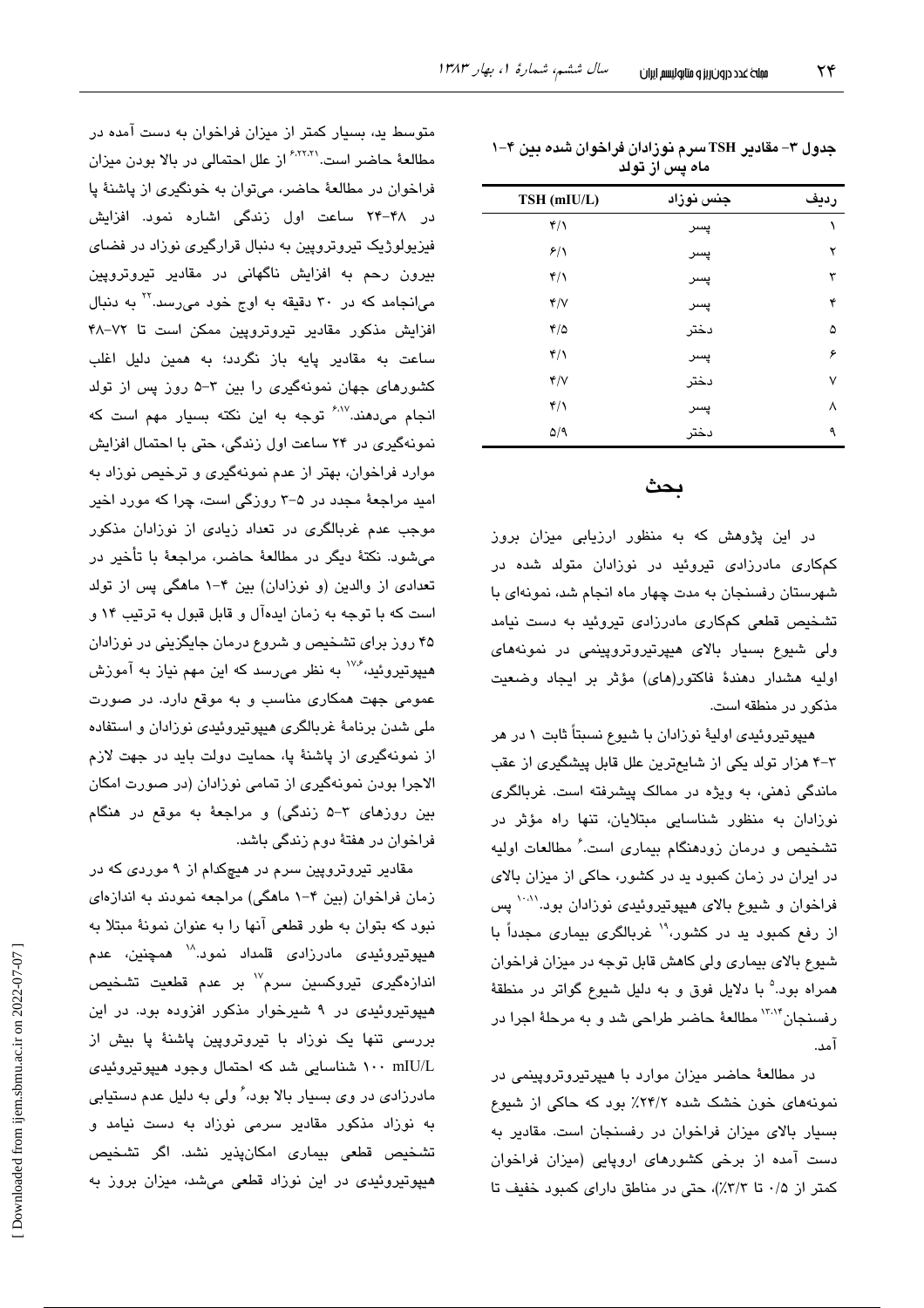دست آمده در رفسنجان مشابه با میزان بروز مطالعهٔ تهران بود.°

میزان فراخوان بسیار بالای مطالعهٔ حاضر، احتمال قرارگیری در معرض ید زیاد یا کمبود ید و مصرف سایر گواتروژنها در مادر و انتقال آنتیبادیهای بلوک کنندهٔ گیرندهٔ تیروترویین از مادر به جنین را مطرح مینماید.<sup>۲۳٬۷</sup> این میزان فراخوان پیشنهاد کنندهٔ احتمال شیوع بالای هیپوتیروئیدی نوزادی در منطقه است و انجام غربالگری بیماری را در سطح استان به عنوان یک اولویت بهداشتی مطرح می نماید. بررسی علل احتمالی در بالا بودن میزان فراخوان در رفسنجان توصيه می شود.

#### **References**

- 1. Bernal J, Nunez J. Thyroid hormones and brain development. Eur J Endocrinol 1995;133:390-8.
- 2. Tylek-Lemanska D, Ratajczak R, Szczepaniak B, Dziatkowiak H, Rybakowa M. Mass screening program for congenital hypothyroidism in south-eastern Poland. J Pediatr Endocrinol Metab 1999;12:653-7.
- $\mathcal{E}$ Dreimane D, Varma SK. Common childhood thyroid disorders. Indian J Pediatr 1997;64:3-10.
- Mahachoklertwattana P, Phuapradit W, Siripoonya P,  $\mathbf{\Delta}$ Charoenpol O, Thuvasethakul P, Rajatanavin R. Fiveyear thyrotropin screening for congenital hypothyroidism in Ramathibodi Hospital. J Med Assoc Thai 1999;82 Suppl 1:27-32.

ه. اردوخانی آرش، هدایتی مهدی، میرمیران پروین، حاجي،يور رامبد، عزيزي فريدون: شبوع بالاي هیپوتیروئیدی نوزادان در تهران: نیاز برای ملی نمودن طرح غربالگری کمکاری مادرزادی تیروئید. مجلهٔ غدد درون ریز و متابولیسم ایران، ۱۳۷۹؛ سال دوم، شمارهٔ ۴،

- 6. Delange F. Neonatal screening for congenital hypothyroidism: results and perspectives. Horm Res 1997;48:51-61.
- Toublanc JE. Comparison of epidemiological data on  $7<sup>1</sup>$ congenital hypothyroidism in Europe with those of other parts in the world. Horm Res 1992;38:230-5.
- Neonatal hypothyroidism: Delange  $-F$ . recent Baillieres developments. Clin Endocrinol Metab 1988:2:637-52.
- 9. IDD Prevalence and control program data, Iran. http: //WWW.People.Virginia. Edu /Jtd /iccidd mi/idd 077.htm (10/11/2002)

```
۱۰. عزیزی فریدون، اولادی بلقیس، نفرآبادی ماهطلعت،
جاجےپور رامند. غربالگری برای شناسانی کمکاری
مادرزادی تیروئید در تهران: اثر کمبود ید در افزایش
گذرای TSH در نوزادان. مجلهٔ دانشکدهٔ پزشکی دانشگاه
```
علوم پزشکی شهید بهشتی، ۱۳۷۳؛ سال ۱۸، شمارهٔ ۱، صفحات ٣٣ تا ٣٨.

- 11. Karamizadeh Z, Amirhakimi GH. Incidence of congenital hypothyroidism in Fars province, Iran. Iran J Med Sci 1992;17:78-80.
- ١٢. عزیزی فریدون، شیخالاسلام ربابه، هدایتی مهدی، میرمیران پروین، ملکافضلی حسین، کیمیاگر مسعود، و همکاران. پایش شیوع گواتر و میزان ید ادرار در دانش آموزان ۸ تا ۱۰ سالهٔ کشور در سال ۱۳۷۵؛ طب و تزکیه، ١٣٨٠؛ شمارة ۴٠، صفحات ۴۴ تا ۵٠.
- ١٣. اسدى كرم غلامرضا، سجادى سيدمحمد على، رضائيان محسن، وفا محمدرضا، اسماعيلي عباس، مرادي محمد. گواتر هیپراندمیک در راویز رفسنجان، احتمال وجود گواتروژن،ای ناشناخته. مجلهٔ علمی دانشگاه علوم پزشکی رفسنجان، ۱۳۸۱؛ سال اول، شمارهٔ ۲، صفحات ۷۹ تا ۸۴.
- ١٤. زنگیآبادی امیرحسین، نعیمی لیلی. پایاننامهٔ درجهٔ دکترای حرفهای. تعیین شیوع گواتر و ارتباط آن با میزان ید ادراری و هورمونهای تیروئیدی در دانش آموزان ۱۸ ـ۶ سالهٔ شهر رفسنجان در سال ۱۳۷۹. دانشکدهٔ

- 15. Wisconsin newborn screening. Wisconsin state WWW.SLn.Wisc. laboratory of hygiene http: edu/newborn/index.html (9/1/1998).
- 16. Blood collection on filter paper for neonatal screening programs; Approved standard - 3rd edition, NCCLS. document L A<sub>4</sub>-A<sub>3</sub>, 1997: 1-23.

این پژوهش طرح تحقیقاتی مصوب شورای پژوهشی

دانشگاه علوم پزشکی رفسنجان و تحت حمایت مالی این دانشگاه بوده است. بر خود لازم میدانیم که از همکاری صمیمانه جناب آقای دکتر مجید محمدی معاونت آموزشی و یژوهشی وقت دانشگاه و دیگر مسؤولان بهداشتی شهر که در انجام این پژوهش ما را یاری کردند صمیمانه تشکر نماییم. همچنین از آقایان محمود حدادیان و مهدی محمد حسینی که بدون کمک آنان انجام این تحقیق ممکن نبود، سیاسگزاری میشود.

صفحات ٢۶٣ تا ٢٧٧.